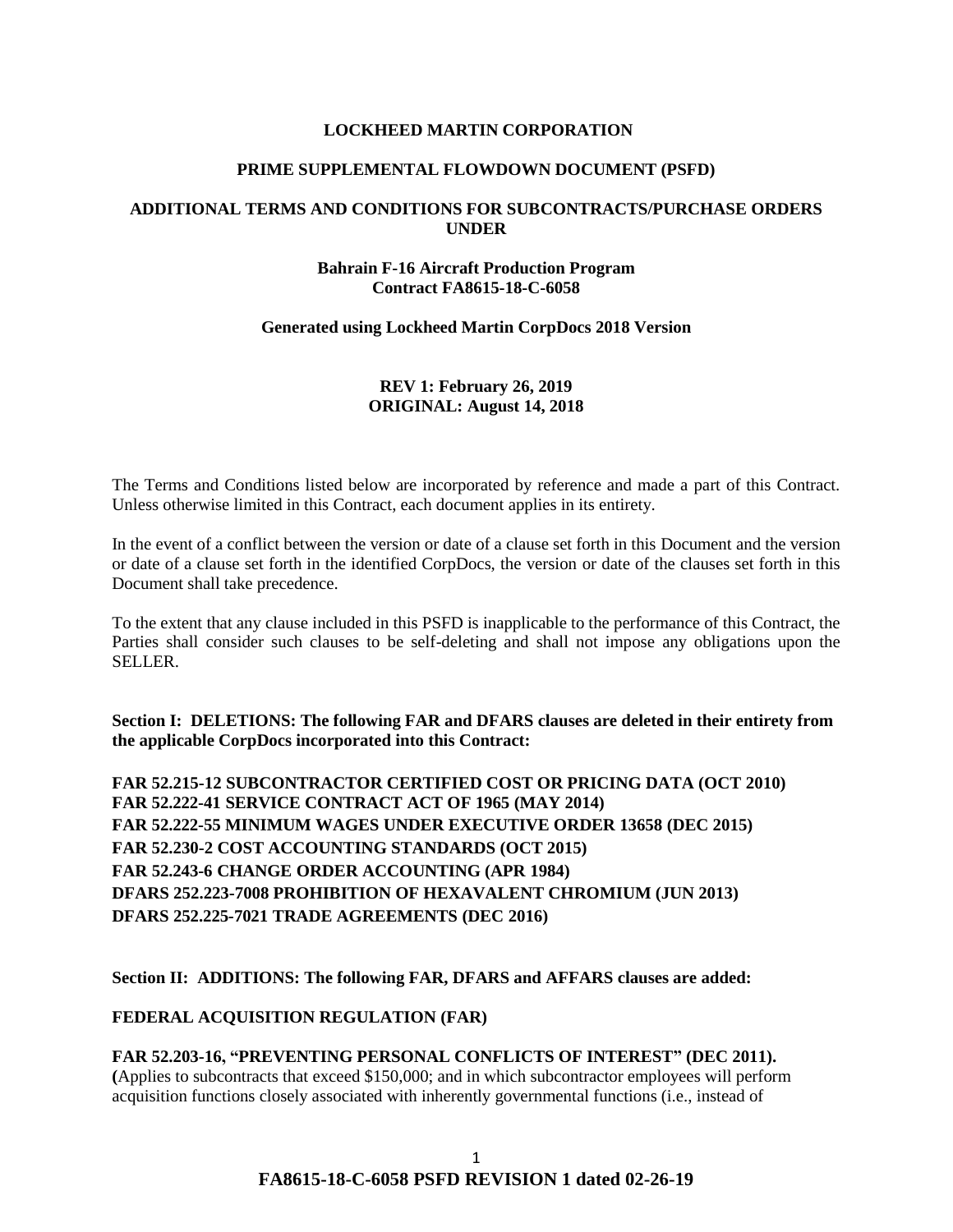performance only by a self-employed individual). Not applicable to Commercial Items as defined in FAR 2.101)

**FAR 52.215-12 SUBCONTRACTOR CERTIFIED COST OR PRICING DATA (DEVIATION 2018-O0015) (MAY 2018)** (Applies if this contract exceeds the threshold for submission of certified cost or pricing data at FAR 15.403-4 and is not otherwise exempt from the requirement to provide cost or pricing data. Not applicable to Commercial Items as defined in FAR 2.101.)

## **FAR 52.222-56, "CERTIFICATION REGARDING TRAFFICKING IN PERSONS**

**COMPLIANCE PLAN" (MAR 2015).** (Applies to all solicitations for subcontracts for supplies, other than commercially available off-the-shelf items, acquired outside the United States, or services to be performed outside the United States; and where the subcontract is estimated to exceed \$500,000. In paragraph (d,) "Contracting Officer" means "Contracting Officer and Lockheed Martin." In paragraph (e), "Government" means "Lockheed Martin.")

## **FAR 52.230-2 COST ACCOUNTING STANDARDS (DEVIATION 2018-O0015) (MAY 2018)**

(Applies when the contract states that it is subject to full CAS coverage. "United States" means "United States or Lockheed Martin." Paragraph (b) is deleted. The following is added as a new paragraph (e): "Seller shall communicate and otherwise deal directly with the cognizant Contracting Officer to the extent practicable and permissible as to all matters relating to Cost Accounting Standards. Seller shall provide Lockheed Martin with copies of all communications concerning CAS between and the Contracting Officer if such are relevant to this contract; provided however, Seller shall not be required to disclose to Lockheed Martin such communications containing information which is privileged and confidential to Seller." Not applicable to Commercial Items as defined in FAR 2.101.)

**FAR 52.232-16, "PROGRESS PAYMENTS" (APR 2012).** ("Contracting Officer" means "Lockheed Martin" except in paragraph (g) where it means "Lockheed Martin or Contracting Officer." "Government" means "Lockheed Martin" except: (1) in paragraphs (d), (e) and (j)(5) where the term is unchanged and (2) in paragraphs (g) and (i) where it means "Lockheed Martin and the Government." Not applicable to Commercial Items as defined in FAR 2.101.)

**FAR 52.232-17, "INTEREST" (MAY 2014).** ("Government" means "Lockheed Martin." Not applicable to Commercial Items as defined in FAR 2.101.)

**FAR 52.232-39, "UNENFORCEABILITY OF UNAUTHORIZED OBLIGATIONS" (JUN 2013).** (Applies to subcontracts where software or services will be retransferred to the Government.)

**FAR 52.245-9, "USE AND CHARGES" (APR 2012).** (Applies to subcontract involving the use of government property. Communications with the Government under this clause will be made through Lockheed Martin.)

**FAR 52.246-2 ALT 1, "ALTERNATE I - INSPECTION OF SUPPLIES FIXED-PRICE" (JUL 1985).** (Applicable to fixed price incentive subcontracts. "Government" means "Lockheed Martin and the Government" except in paragraphs (f), (j), and (l) where it means "Lockheed Martin." "Contracting Officer" means "Lockheed Martin.")

# **DEFENSE FEDERAL ACQUISITION REGULATION SUPPLEMENT (DFARS)**

**DFARS 252.208-7000, "INTENT TO FURNISH PRECIOUS METALS AS GOVERNMENT-FURNISHED MATERIAL" (DEC 1991).** (Applies in all solicitations for subcontracts for items containing precious metals.)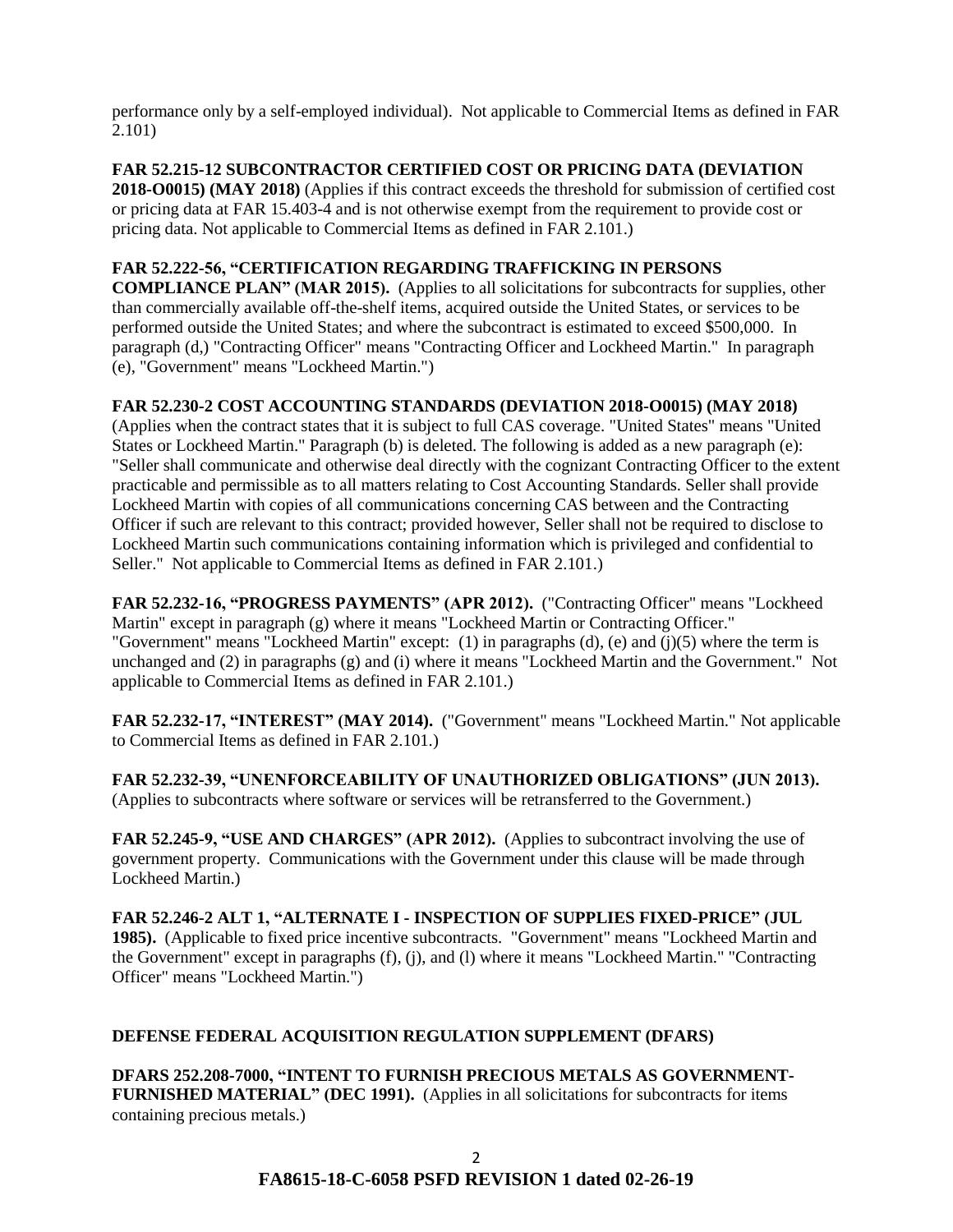**DFARS 252.211-7007, "REPORTING OF GOVERNMENT-FURNISHED PROPERTY" (AUG 2012).** (Applies if Seller will be in possession of Government property for the performance of this contract.)

**DFARS 252.219-7004, "SMALL BUSINESS SUBCONTRACTING PLAN (TEST PROGRAM)" (OCT 2014).** (Applies to all subcontracts for participants in the DoD Test Program for the Negotiation of Comprehensive Small Business Subcontracting Plans. Not applicable to Commercial Items as defined in FAR 2.101.)

**DFARS 252.225-7027, "RESTRICTION ON CONTINGENT FEES FOR FOREIGN MILITARY SALES" (APR 2003).** (The reference to the clause in paragraph (a) means FAR 52.203-5. The blank in paragraph (b)(1) is completed with "any Government." Subparagraph (b)(2) is deleted.)

**DFARS 252.225-7028, "EXCLUSIONAR POLICIEWS AND PRACTICES OF FOREIGN GOVERNMENTS" (APR 2003). (**Does not apply for Commercial Items as defined in FAR 2.101**.)**

**DFARS 252.228-7001, "GROUND AND FLIGHT RISK" (JUN 2010). (**In paragraph (a)(1)(i) "this contract" means "the prime contract." The following is added at the beginning of the clause: "Communications between Seller and the Government shall be made through Lockheed Martin. Any equitable adjustment provided for this Clause shall be implemented in this Contract to the extent such adjustment is implemented in the prime contract." Subparagraphs  $(d)(2)(ii)$ ,  $(d)(3)(ii)$  and the last sentence of subparagraph  $(i)(2)$  are deleted. Does not apply for Commercial Items as defined in FAR 2.101**.)**

**DFARS 252.234-7002, "EARNED VALUE MANAGEMENT SYSTEM" (SEP 2015).** (Applies to cost or incentive contracts valued at \$20,000,000 or more. "Government" means "Lockheed Martin and Government." Paragraphs (i) and (j) are deleted. Not applicable to Commercial Items as defined in FAR 2.101.)

**DFARS 252.234-7004, "COST AND SOFTWARE DATA REPORTING SYSTEM" (NOV 2014).** (Applies to subcontracts in excess of \$50,000,000. In paragraph (b), "Government" means Lockheed Martin. Not applicable to Commercial Items as defined in FAR 2.101.)

**DFARS 252.237-7010, "PROHIBITION ON INTERROGATION OF DETAINEES BY CONTRACTOR PERSONNEL" (JUN 2013).** (Applies if subcontract requires subcontractor personnel to interact with detainees in the course of their duties.)

**DFARS 252.243-7002, "REQUESTS FOR EQUITABLE ADJUSTMENT" (DEC 2012). (**Applies if subcontract is over \$150,000. "Government" means "Lockheed Martin." Does not apply for Commercial Items as defined in FAR 2.101**.)**

**DFARS 252.245-7004, "REPORTING, REUTILIZATION, AND DISPOSAL" (DEC 2017).** (Applies if government property will be located at supplier's facilities. "Contracting Officer" means Lockheed Martin.)

**DFARS 252.246-7000, "MATERIAL INSPECTION AND RECEIVING REPORT" (MAR 2008).** (Applies if subcontract requires delivery of Item(s) directly to the Government.)

**DFARS 252.246-7001, "WARRANTY OF DATA" (MAR 2014).** (Applies if Seller is required to provide data. "Government" means "Lockheed Martin or the Government." "Contracting Officer" means "Lockheed Martin." The last sentence in paragraph (b) is changed to read as follows: "The warranty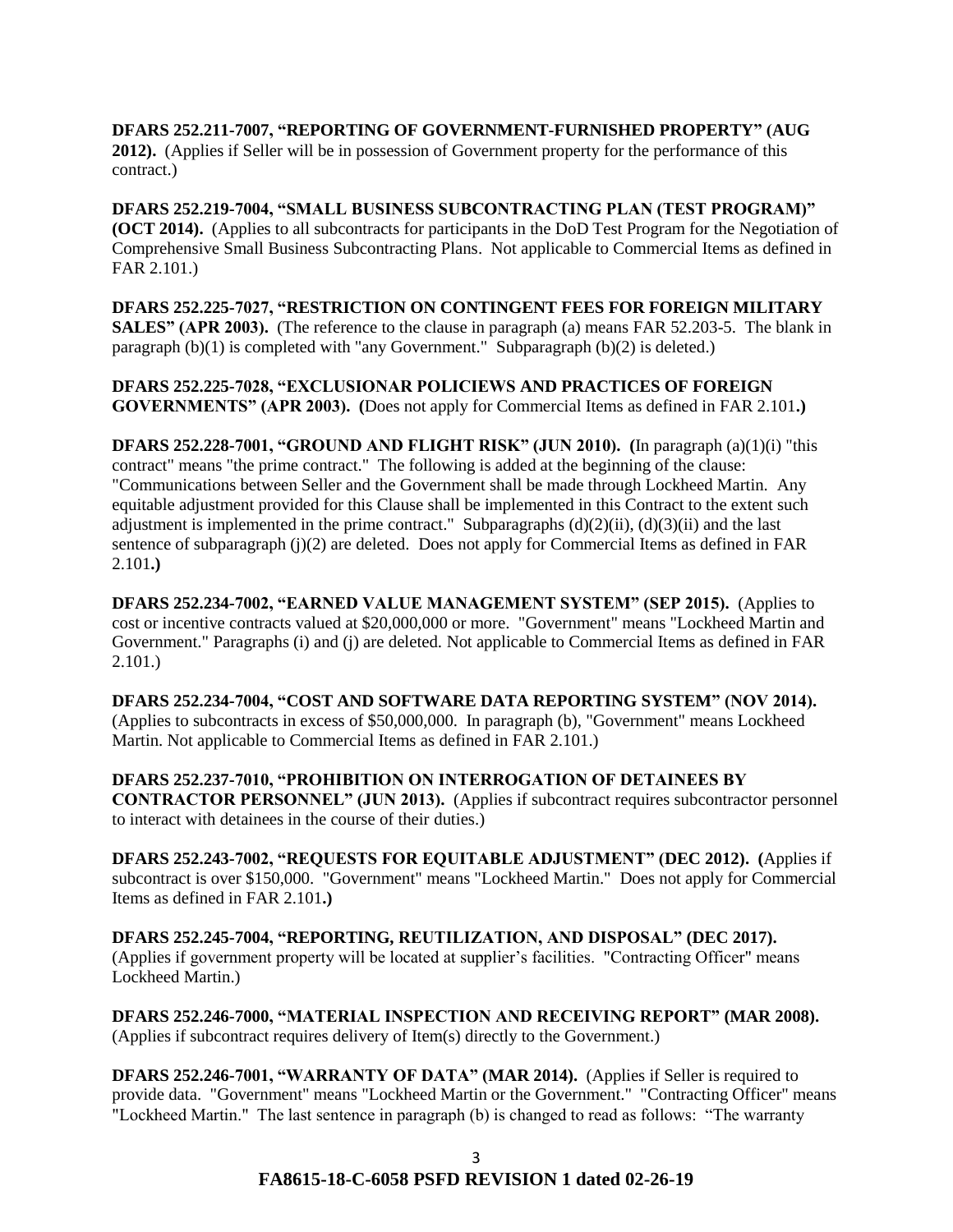period shall extend for three years after completion of delivery of the data to Lockheed Martin, or if the data is delivered to the Government, either by Lockheed Martin or Seller, the warranty period shall extend for three years after delivery to the Government." Does not apply for Commercial Items as defined in FAR 2.101**.)**

### **DFARS 252.246-7001 ALT 1, "ALTERNATE 1 - WARRANTY OF DATA" (MAR 2014).**

(Applicable to fixed-price-incentive solicitations and contracts; not applicable to Commercial Items as defined in FAR 2.101. "Government" means "Lockheed Martin or the Government." "Contracting Officer" means "Lockheed Martin." The last sentence in paragraph (b) is changed to read as follows: The warranty period shall extend for three years after completion of delivery of the data to Lockheed Martin, or if the data is delivered to the Government, either by Lockheed Martin or Seller, the warranty period shall extend for three years after delivery to the Government.")

# **ARMY FEDERAL ACQUISITION REGULATION SUPPLEMENT**

**AFARS 5352.223-9000, "ELIMINATION OF USE OF CLASS I OZONE DEPLETING SUBSTANCES (ODS)" (NOV 2012).** (The blank in paragraph (d) is completed with "None." In paragraph (d), "Contracting Officer" means "Lockheed Martin." Not applicable to Commercial Items as defined in FAR 2.101.)

**AFARS 5352.223-9001, "HEALTH AND SAFETY ON GOVERNMENT INSTALLATIONS" (NOV 2012).** (Applies if Seller will perform work under this Contract on a government installation. "Contracting Officer" means "Lockheed Martin." Not applicable to Commercial Items as defined in FAR 2.101.)

**AFARS 5352.242-9000, "CONTRACTOR ACCESS TO AIR FORCE INSTALLATIONS" (NOV 2012).** (Applies if Seller will perform work under this Contract on a government installation. "Contracting Officer" means "Lockheed Martin." In paragraph (e) "the prime contractor" means "Seller." Not applicable to Commercial Items as defined in FAR 2.101.)

# **Section III:**

**Modify the following FAR and DFARS clauses as directed below:**

Replace **FAR 52.225-5, "TRADE AGREEMENTS" (NOV 2013)**, with **FAR 52.225-5, "TRADE AGREEMENTS" (OCT 2016)**.

Replace **DFARS 252.219-7003, "SMALL BUSINESS SUBCONTRACTING PLAN (DOD CONTRACTS)" (MAR 2016)**, with **DFARS 252.216-7003, "SMALL BUSINESS SUBCONTRACTING PLAN (DOD CONTRACTS)" (DEC 2017)**.

**Revision 1, February 26, 2019. The following clauses have been deleted or added:**

**FAR 52.215-12 SUBCONTRACTOR CERTIFIED COST OR PRICING DATA (OCT 2010)** was deleted.

**FAR 52.230-2 COST ACCOUNTING STANDARDS (OCT 2015)** was deleted.

**DFARS 252.223-7008 PROHIBITION OF HEXAVALENT CHROMIUM (JUN 2013)** was deleted.